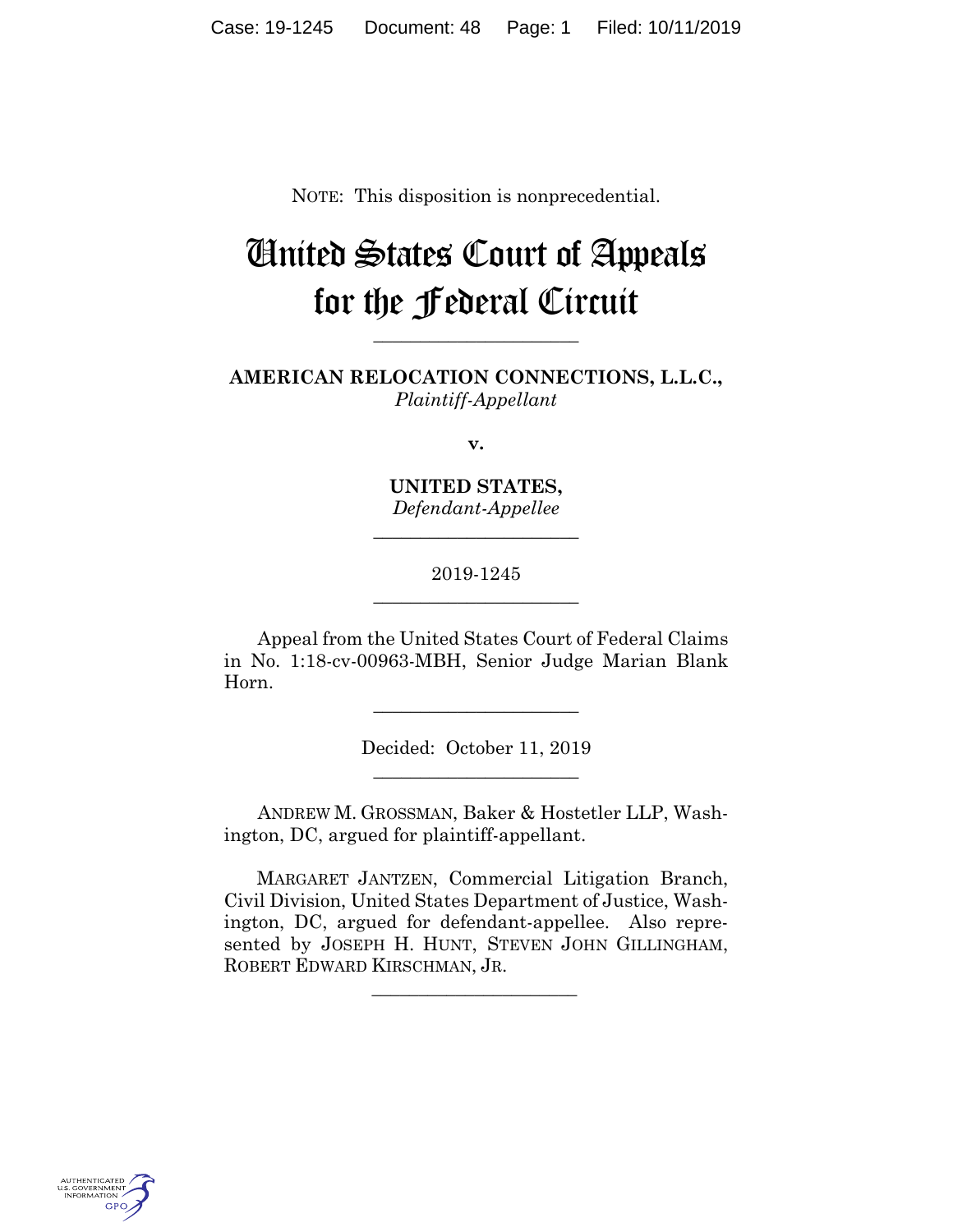## Before REYNA, CHEN, and HUGHES, *Circuit Judges.*

## HUGHES, *Circuit Judge*.

This case involves a pre-award bid protest to a solicitation issued by Customs and Border Protection for the procurement of employee relocation services. American Relocation Connections, L.L.C. appeals a decision of the Court of Federal Claims granting judgment on the administrative record in favor of the government and dismissing ARC's bid protest. *See Am. Relocation Connections, L.L.C. v. United States*, 139 Fed. Cl. 747 (Oct. 22, 2018). ARC claims that CBP violated Small Business Administration regulations by failing to consult with the SBA during its market research for the solicitation. Because ARC cannot show that it was prejudiced by CBP's failure to consult with the SBA, we affirm.

# I

## A.

Section 1331 of the Small Business Jobs Act of 2010 directs the SBA to "establish guidance under which Federal agencies may, at their discretion . . . set aside orders placed against multiple award contracts for small business concerns . . . ." Pub. L. 111–240, 124 Stat. 2504. Following that directive, the SBA promulgated 13 C.F.R. § 125.2(c)(2), which requires an issuing agency to "conduct market research to determine the type and extent of foreseeable small business participation in the acquisition." During its market research, the agency "must consult with the applicable [Procurement Center Representative] (or if a PCR is not assigned to the procuring activity, the SBA Office of Government Contracting Area Office serving the area in which the buying activity is located) and the activity's Small Business Specialist." *Id.*

ARC is a nationally recognized small business that provides employee relocation and related services. In 2014, CBP awarded ARC a contract to provide the agency with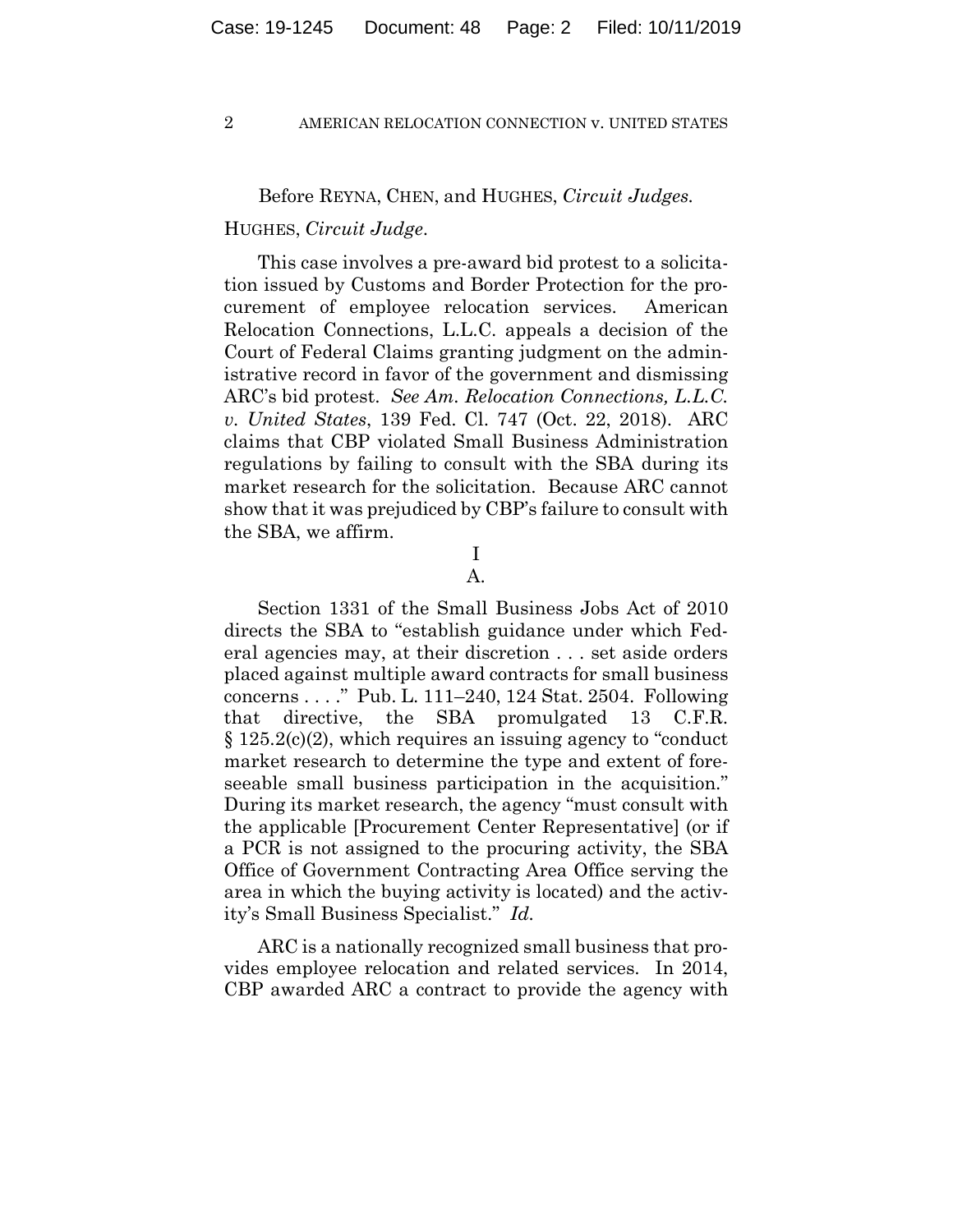employee relocation services. The 2014 contract was set aside for small businesses under NAICS code1 484210. CBP extended ARC's performance under the 2014 Contract through July 2018. The 2014 Contract requested services listed under the General Services Administration Federal Supply Schedule (FSS)2 48 for Special Item Numbers (SINs)3 653-1, 653-4, 653-5, and 653-7.

In 2017, CBP chose to re-compete its employee relocation services contract. In August 2017, CBP issued Request for Quotations No. HSBP1017Q0046 (2017 RFQ), which requested services under FSS 48 for SINs 653-1, -4, -5, and -7. The 2017 RFQ stated that the underlying procurement was set aside for small businesses. CBP

<u>.</u>

<sup>&</sup>lt;sup>1</sup> The North American Industry Classification System (NAICS) is the standard used by the Federal Government to classify businesses. The Small Business Administration develops size standards for each NAICS category and uses those standards to determine which businesses qualify as small businesses. *See* 13 C.F.R. § 121.101; *see also id*. § 121.201.

The Federal Supply Schedule, also known as the GSA Schedules program or the Multiple Award Schedule Program "provides Federal agencies . . . with a simplified process for obtaining commercial supplies and services at prices associated with volume buying." FAR 8.402(a). "A GSA Schedule is a list of product and service items and of indefinite-delivery indefinite-quantity contracts for a particular class of products or services against which agencies may issue task and delivery orders." John Cibinic, Jr. et al., *Formation of Government Contracts* 1144 (4th ed. 2011).

<sup>3</sup> Special Item Numbers represent "a group of generically similar (but not identical) supplies or services that are intended to serve the same general purpose or function." FAR § 8.401.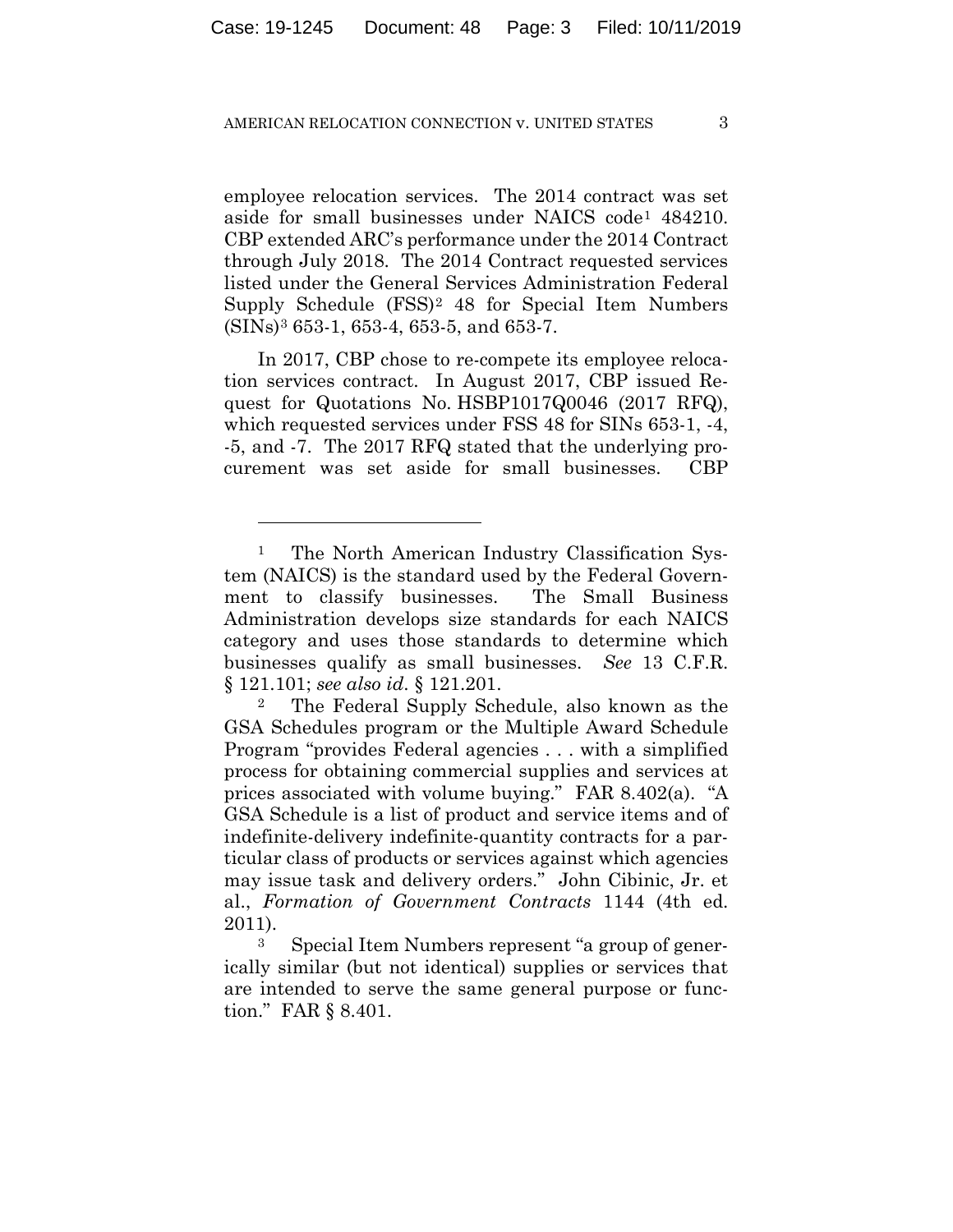cancelled the 2017 RFQ, however, because the solicitation referred to an outdated version of the Statement of Work for SIN 653-7, which did not require the contractor to use GSA's Centralized Housing Goods Traffic Management Program for household goods moving services.

After cancelling the 2017 RFQ, CBP continued its market research in coordination with a GSA contracting officer to determine whether the solicitation should be set aside for small businesses. In December 2017, CBP determined that based on the estimated value of work under the new solicitation, the appropriate NAICS code was 531210. *See*  13 C.F.R. § 121.402(c)(2)(i) ("When placing an order under a Multiple Award Contract with multiple NAICS codes, the contracting officer must assign the NAICS code and corresponding size standard that best describes the principle purpose of each order."). CBP's market research showed that only one certified small business was available to compete under that NAICS code.4 Because not enough certified small businesses met the competition threshold under the chosen NAICS code, CBP issued Request for Quotations No. 70B05C18Q00000021 (2018 RFQ) on January 19, 2018 as unrestricted to Schedule 48 contract holders, including ARC. When originally released, the 2018 RFQ did not state CBP's chosen NAICS code.

Upon learning that the 2018 RFQ was not set aside for small businesses, ARC contacted the Department of Homeland Security Office of Small & Disadvantaged Business Utilization to inquire why the solicitation had not been set aside. Anthony Bell, a DHS Small Business Advisor, then

1

<sup>4</sup> Although the System for Award Management database listed two businesses as certified small businesses under NAICS 531210—Sibcy Cline Relocation Services and Choice Relocation Management—the GSA contracting officer notified CBP that Sibcy Cline would not renew its option and would expire in March 2018.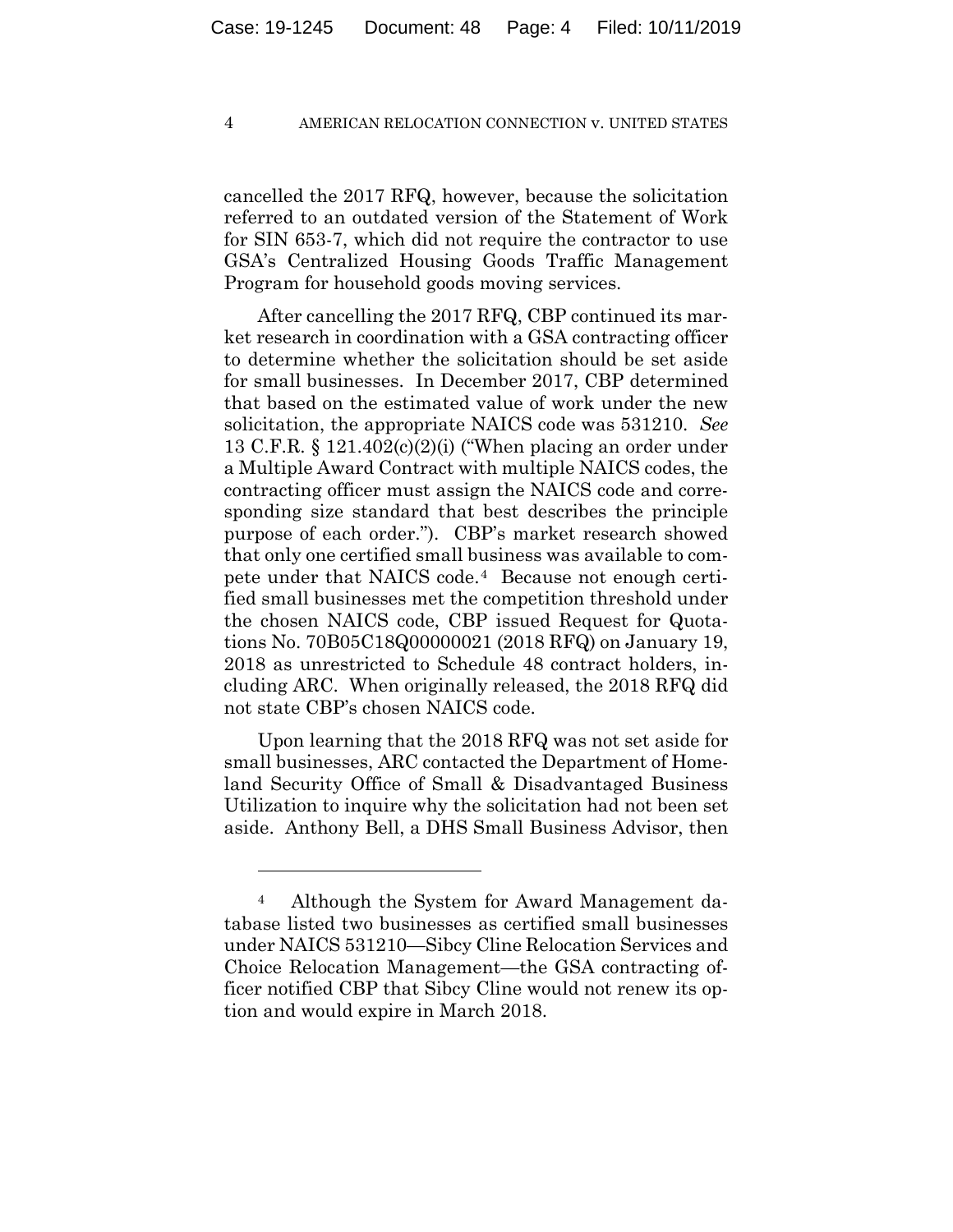contacted CBP, asking why the agency had decided not to set aside the 2018 RFQ as it had done with the 2014 Contract.

On February 5, 2018, CBP issued Amendment 1 to the 2018 RFQ, which clarified that the applicable NAICS code for the solicitation was 531210. The next day, CBP emailed Mr. Bell, explaining that the 2018 RFQ was being issued under NAICS code 531210 and noting that the System for Award Management database designated ARC as a large business under that NAICS code.5 CBP further explained that "even [if] ARC were to be a small business for the sake of argument under NAICS 531210, there won't be enough small business[] vendors to meet the competition threshold." J.A. 92. The certificates of the two other certified businesses under that code, Sibcy Cline and Choice Relocation, were both expiring at the end of the quarter. Mr. Bell responded that "I have no objections to this requirement going unrestricted." J.A. 22.

On February 7, 2018, a CBP contracting officer completed a Small Business Review Form for the 2018 RFQ. That form clarified that CBP had chosen NAICS code 531210 for the solicitation and that "there was not a reasonable expectation that CBP would receive two to three small business proposals needed for maximum competition." J.A. 260. Over the following week, a DHS Small Business Specialist and an SBA Procurement Center Representative concurred with CBP's decision to issue the 2018 RFQ unrestricted.

1

<sup>5</sup> When CBP issued the 2018 RFQ, the System for Award Management database did not list ARC as a certified small business under NAICS code 531210 due to an "administrative error." J.A. 23. ARC has since updated its certifications to reflect that it is certified as a small business under that NAICS code in the database.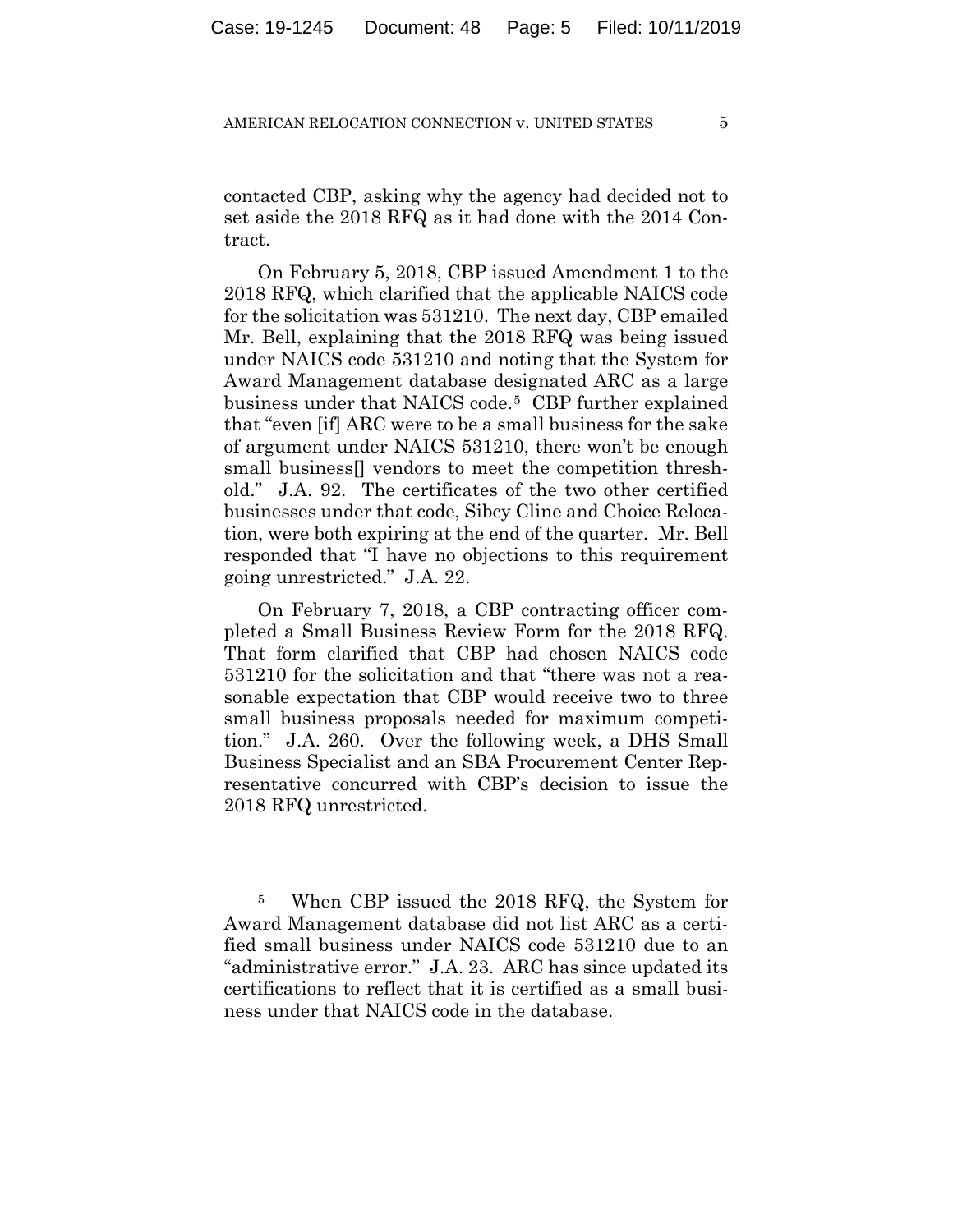On February 12, 2018, ARC filed a protest to the 2018 RFQ with the Government Accountability Office. The GAO dismissed ARC's protest, finding that the decision to set aside orders against the FSS, such as the 2018 RFQ, is within the agency's discretion, so "ARC's argument fails to state adequate legal grounds of protest." J.A. 269. ARC then filed a pre-award bid protest with the Court of Federal Claims. ARC argued that CBP erroneously failed to set aside the 2018 RFQ for small businesses and claimed that CBP failed to consult with the SBA during its market research under 13 C.F.R. § 125.2(c)(2).

The parties filed cross motions for judgment on the administrative record, and the Court of Federal Claims granted judgment in favor of the government, dismissing ARC's protest and denying its request for a preliminary and permanent injunction. The court held that § 125.2(c)(2) does not apply to orders placed against multiple award contracts, such as the FSS. Thus, CBP did not need to consult with the SBA while conducting its market research for the 2018 RFQ. The court also held that ARC failed to show that it was prejudiced by CBP's failure to consult with the SBA during its market research. The court found that "regardless of whether CBP consulted with the SBA or a Small Business Specialist during the market research phase, there appears to have been only one certified small business under NAICS Code 531210 at the time the 2018 RFQ was issued, and consequently, there would not have been an expectation of receiving at least three offers from small businesses." J.A. 63. The court noted that ARC had waived any challenge to CBP's choice of NAICS code 531210 by failing to appeal that decision to the SBA's Office of Hearings and Appeals within 10 days of the issuance of the solicitation under 13 C.F.R. § 121.1103(b)(1). It also noted that the SBA reviewed CBP's rationale after the 2018 RFQ issued, and it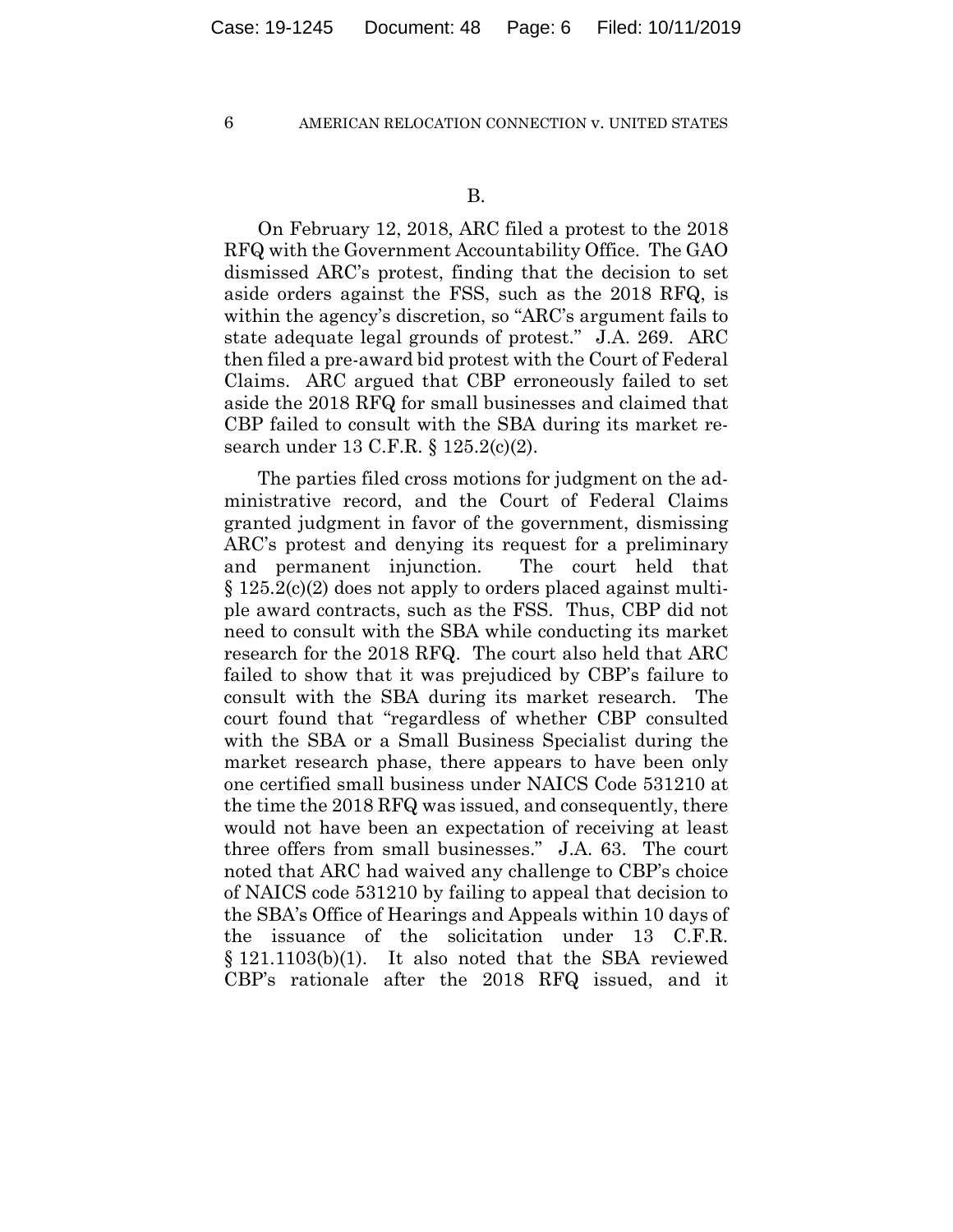concurred with CBP's decision to issue the solicitation unrestricted.

ARC now appeals. We have jurisdiction under 28 U.S.C. § 1295(a)(3).

### II

The principle dispute between the parties is whether the requirements of 13 C.F.R.  $\S 125.2(c)(2)$  apply when a federal agency issues an order against a multiple award contract, such as the FSS. We need not reach that issue, however, because we agree with the trial court's finding that ARC cannot show that it was prejudiced by CBP's failure to consult with the SBA during its market research.

We review a grant of judgment on the administrative record by the Court of Federal Claims in a bid protest de novo. *Glenn Def. Marine (ASIA), PTE Ltd. v. United States*, 720 F.3d 901, 907 (Fed. Cir. 2013). "In a bid protest case, the inquiry is whether the agency's action was arbitrary, capricious, an abuse of discretion, or otherwise not in accordance with law and, if so, whether the error is prejudicial." *Id.*; *see also* 28 U.S.C. § 1491(b)(4) (adopting the standard in 5 U.S.C. § 706). "To prevail in a bid protest, a protester must show a significant, prejudicial error in the procurement process." *Alfa Laval Separation, Inc. v. United States*, 175 F.3d 1365, 1367 (Fed. Cir. 1999); *see also* 5 U.S.C. § 706 ("[D]ue account shall be taken of the rule of prejudicial error."). Prejudice is a question of fact, and we review the findings of the Court of Federal Claims thereon for clear error. *Bannum, Inc. v. United States*, 404 F.3d 1346, 1353–54 (Fed. Cir. 2005). "A finding is 'clearly erroneous' when although there is evidence to support it, the reviewing court on the entire evidence is left with the definite and firm conviction that a mistake has been committed." *United States v. U.S. Gypsum Co.*, 333 U.S. 364, 395 (1948).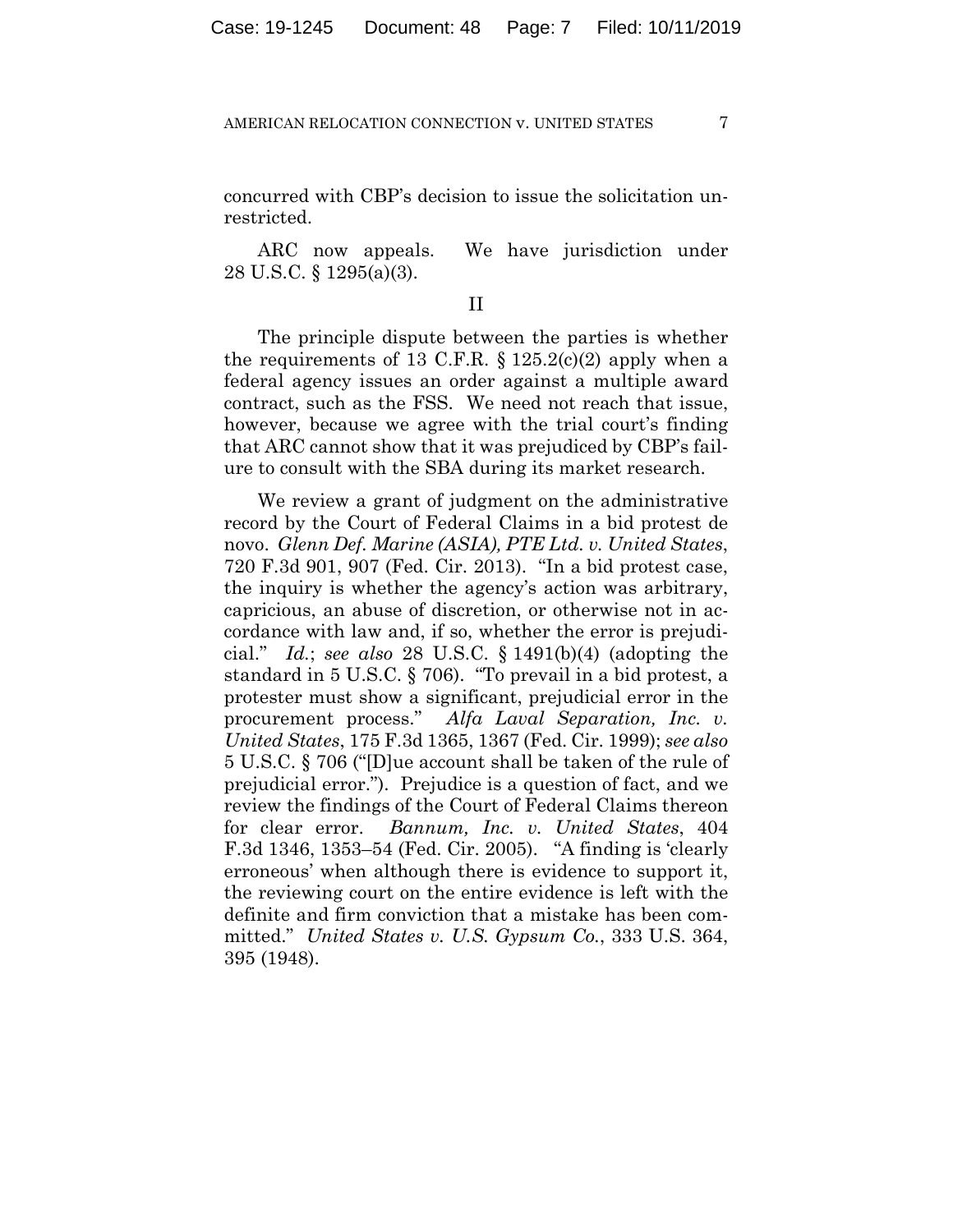First, we address ARC's claim that it need only establish standing to protest the 2018 RFQ to show that CBP's failure to consult with the SBA was prejudicial error on the merits. We disagree. Whether a party has alleged an injury-in-fact (or prejudice) to establish Article III standing is distinct from whether that party can prove prejudicial error on the merits. *See, e.g., Ass'n of Data Processing Serv. Orgs., Inc. v. Camp*, 397 U.S. 150, 153 (1970) ("The 'legal interest' test goes to the merits. The question of standing is different."); *see also* 2 Kristin E. Hickman & Richard J. Pierce, Jr., *Administrative Law Treatise* 1701 (6th ed. 2019) ("The Court [in *Data Processing*] specifically rejected the 'legal interest' or 'legal right' approach as going to the merits of the controversy, rather than bearing on the issue of standing."); *c.f. Bell v. Hood*, 327 U.S. 678, 682 (1946) ("Jurisdiction . . . is not defeated . . . by the possibility that the averments might fail to state a cause of action on which petitioners could actually recover. For it is well settled that the failure to state a proper cause of action calls for a judgment on the merits and not for a dismissal for want of jurisdiction.").

To establish standing in a bid protest case, the protestor must show that it is an "interested party" under 28 U.S.C.  $\S 1491(b)(1)$ , "which ... imposes more stringent standing requirements than Article III." *Weeks Marine, Inc. v. United States*, 575 F.3d 1352, 1359 (Fed. Cir. 2009). Under  $\S$  1491(b)(1), a party must show that it "(1) is an actual or prospective bidder and (2) possess[es] the requisite direct economic interest." *Rex Serv. Corp. v. United States*, 448 F.3d 1305, 1307 (Fed. Cir. 2006). In a post-award bid protest, the prospective bidder "must show that there was a 'substantial chance' it would have received the contract award but for the alleged error in the procurement process." *Info. Tech. & Applications Corp. v. United States*, 316 F.3d 1312, 1319 (Fed. Cir. 2003). In a pre-award bid protest, however, a prospective bidder need only allege a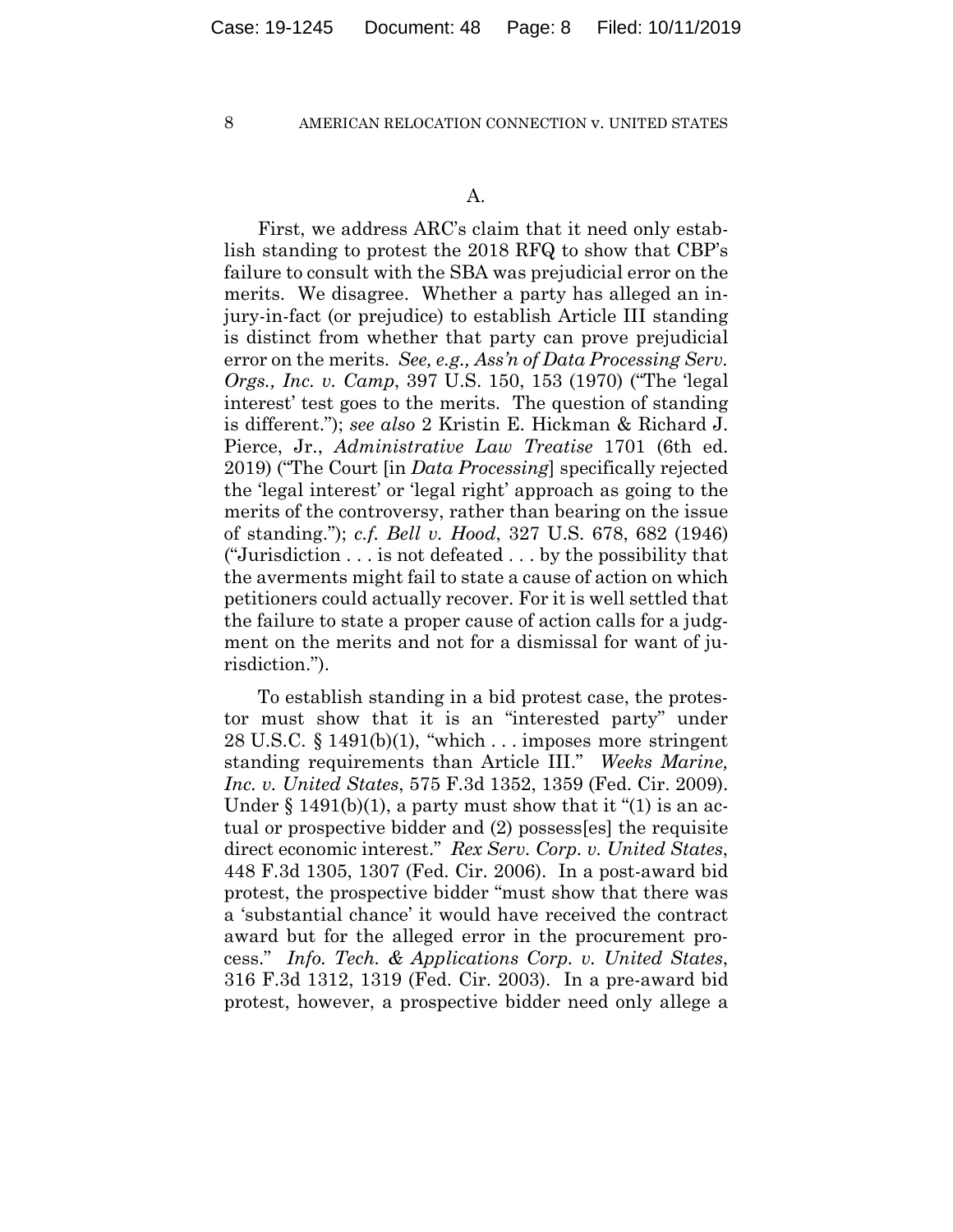"non-trivial competitive injury which can be addressed by judicial relief." *Weeks*, 575 F.3d at 1363.

ARC contends that it has suffered "a non-trivial competitive injury" and thus has standing to challenge the 2018 RFQ. The government does not contest that ARC has standing. Oral Arg. at 25:56–26:02, http://oralarguments.cafc.uscourts.gov/default.aspx?fl=2019-1245.mp3. Instead, the government claims that ARC cannot prove that it was prejudiced by CBP's failure to consult with the SBA, which the government argues goes to the merits of ARC's protest. The government's position tracks the trial court's decision, which did not address standing, but rather found that ARC was not prejudiced after reaching the merits of its claims.

We agree with ARC that it has standing to bring its protest here, but we do not agree that this necessarily means ARC has shown that CBP's failure to consult with the SBA was prejudicial error on the merits. Standing is a threshold jurisdictional inquiry to determine "whether the dispute sought to be adjudicated will be presented in an adversary context and in a form historically viewed as capable of judicial resolution." *Flast v. Cohen*, 392 U.S. 83, 101 (1968). For standing, we presume the party bringing a bid protest will succeed on the merits of its claim and ask whether it has alleged an injury (or prejudice) caused by the procuring agency's actions. *See Info. Tech.*, 316 F.3d at 1319 (finding that protestor had standing "because it had greater than an insubstantial chance of securing the contract *if successful* on the merits of the bid protest" (emphasis added)). But once we find that a party has standing, we must turn to the merits of the party's claim and determine whether it can prove it was prejudiced based on the record evidence. *See Bannum, Inc.*, 404 F.3d at 1357–58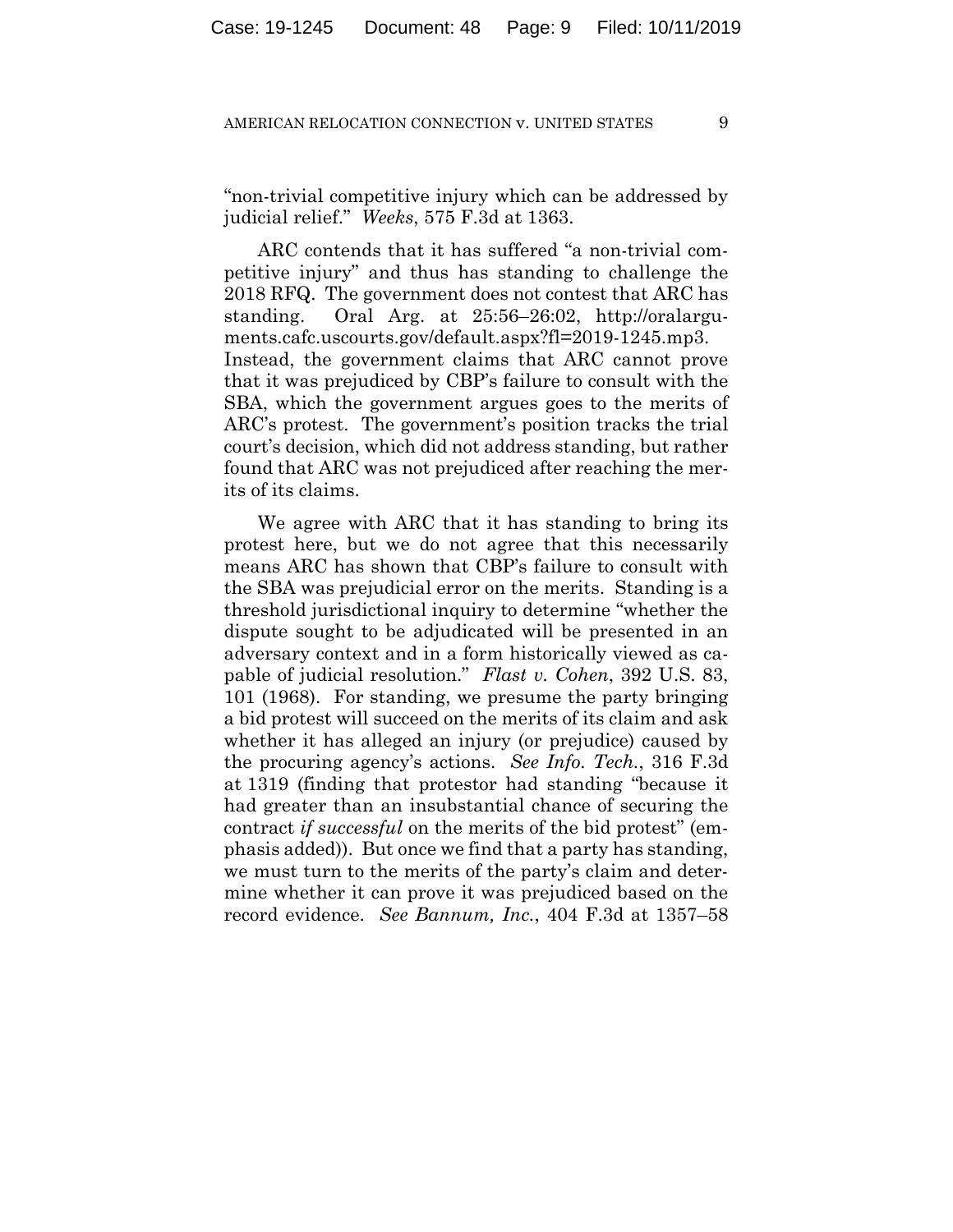(finding no prejudice because "Bannum's argument rests on mere numerical possibility, not evidence").6

We acknowledge that many of our bid protest cases discuss the requirement to show prejudice in the context of standing. *See, e.g., Myers Investigative and Sec. Servs., Inc. v. United States*, 275 F.3d 1366, 1369–70 (Fed. Cir. 2002) ("To some extent, the Court of Federal Claims appears to have treated the question of whether Myers was prejudiced by the GSA as different from the question of whether Myers has standing. In fact, prejudice (or injury) is a necessary element of standing."); *see also Info. Tech.*, 316 F.3d at 1319 ("[T]he question of prejudice goes directly to the question of standing[;] the prejudice issue must be reached before addressing the merits."); *Weeks Marine Inc.*, 575 F.3d at 1361 ("Article III considerations require a party . . . to make a showing of *some* prejudice."). But we do not read those cases as holding that satisfying  $\S$  1491(b)(1)'s standing requirements necessarily establishes that any procedural error committed by the procuring agency was prejudicial error on the merits.

In *Information Technology*, the protestor Info. Tech. argued that an agency's award of a contract should have been set aside and that the agency failed to conduct "discussions" that would have allowed Info. Tech. to cure deficiencies in its bid. 316 F.3d at 1319. We held that Info. Tech. had standing because "[t] here is no question . . . that [Info. Tech.] was a qualified bidder and that its proposal would

1

<sup>6</sup> We recognize that there may be cases in which the claim of prejudice "is so specious or patently implausible that a threshold standing objection might be appropriate." *Save Our Heritage, Inc. v. F.A.A.*, 269 F.3d 49, 56 (1st Cir. 2001). But we agree with our Sister Circuit that "beyond that, . . . the likelihood and extent of impact are properly addressed in connection with the merits and issues of harmless error." *Id.*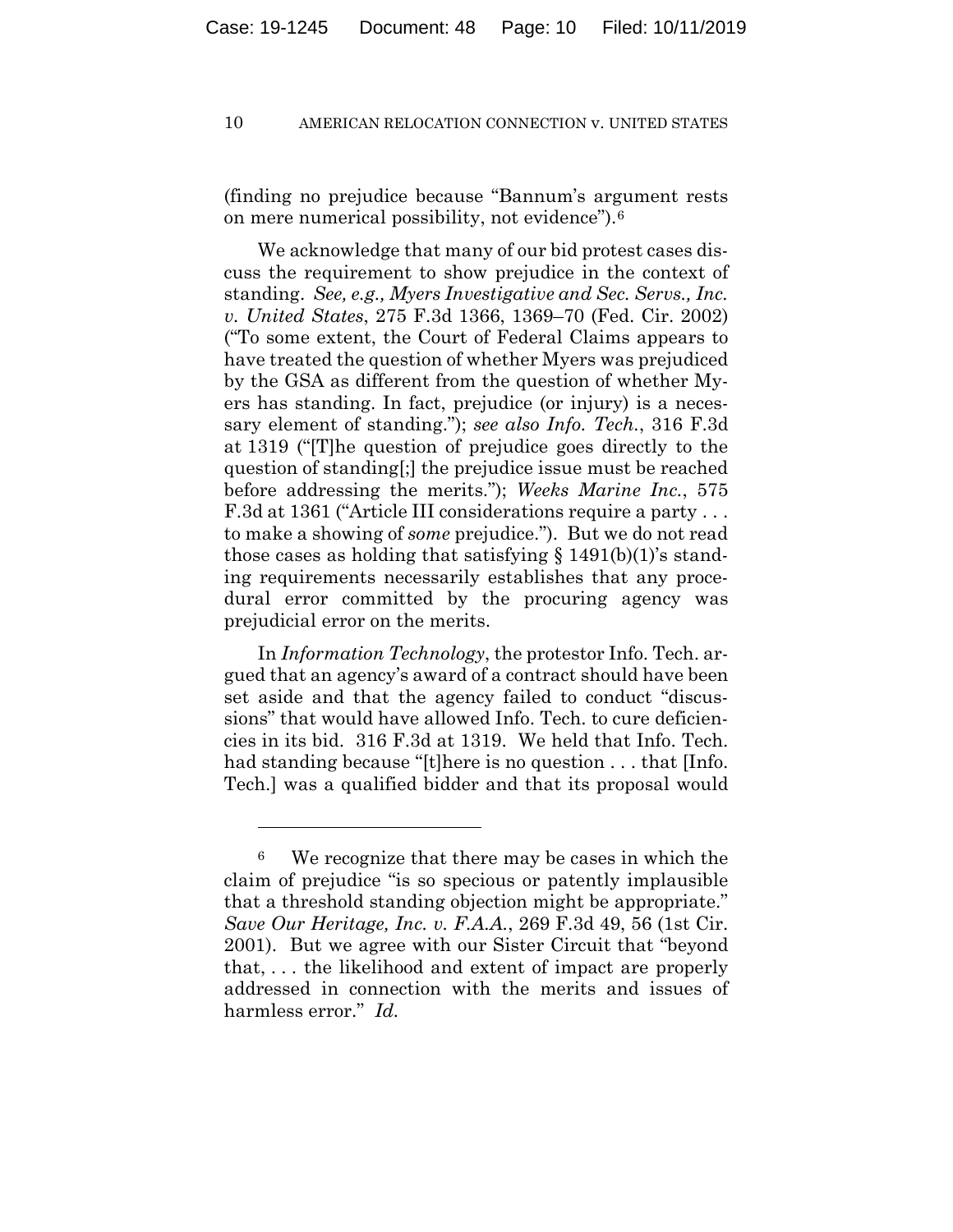have been improved and its chances of securing the contract increased if the problem with its cost estimate had been cured." *Id.* Thus, Info. Tech. successfully alleged an injury (or prejudice) for standing purposes because if it succeeded on the merits and the agency re-bid the contract, it would have a "greater than an insubstantial chance of securing the contract." *Id.* In *Weeks Marine*, Weeks brought a pre-award bid protest challenging a solicitation that used negotiated indefinite quantity multiple-award task order contracts instead of the agency's previous sealed competitive bidding procedures. *Weeks Marine, Inc.*, 575 F.3d at 1354–55. Under the negotiated indefinite quantity process, the agency "could deny Weeks all task orders . . . without any explanation or discussions, or any ability for Weeks to seek bid protest review." *Id.* at 1362. We held that Weeks had standing because "the solicitation prevent[ed] Weeks from competing for . . . task order awards over the next five years through sealed bidding," causing Weeks to suffer a non-trivial competitive injury. *Id.* And in *Myers*, we held that Myers lacked standing because it presented no evidence that it would have been a qualified bidder if the government re-bid a contract as a competitive, rather than sole-source procurement. *Myers*, 275 F.3d at 1370–71. Because Myers would not be in a better position to secure the contract even if it succeeded on the merits, it could not show that the agency's actions caused it to suffer a concrete injury.

Here, ARC claims that SBA regulations required CBP to consult with the SBA during market research for the 2018 RFQ. ARC also alleges that if that consultation had occurred, CBP would have likely issued the 2018 RFQ as a set-aside for small businesses. If ARC were to succeed on the merits of its claim, and if CBP re-issued the 2018 RFQ as a small business set-aside, ARC would be in a better competitive position to secure the contract. Unlike *Myers*, where the protestor would not have been a qualified bidder even if the solicitation was re-issued, ARC would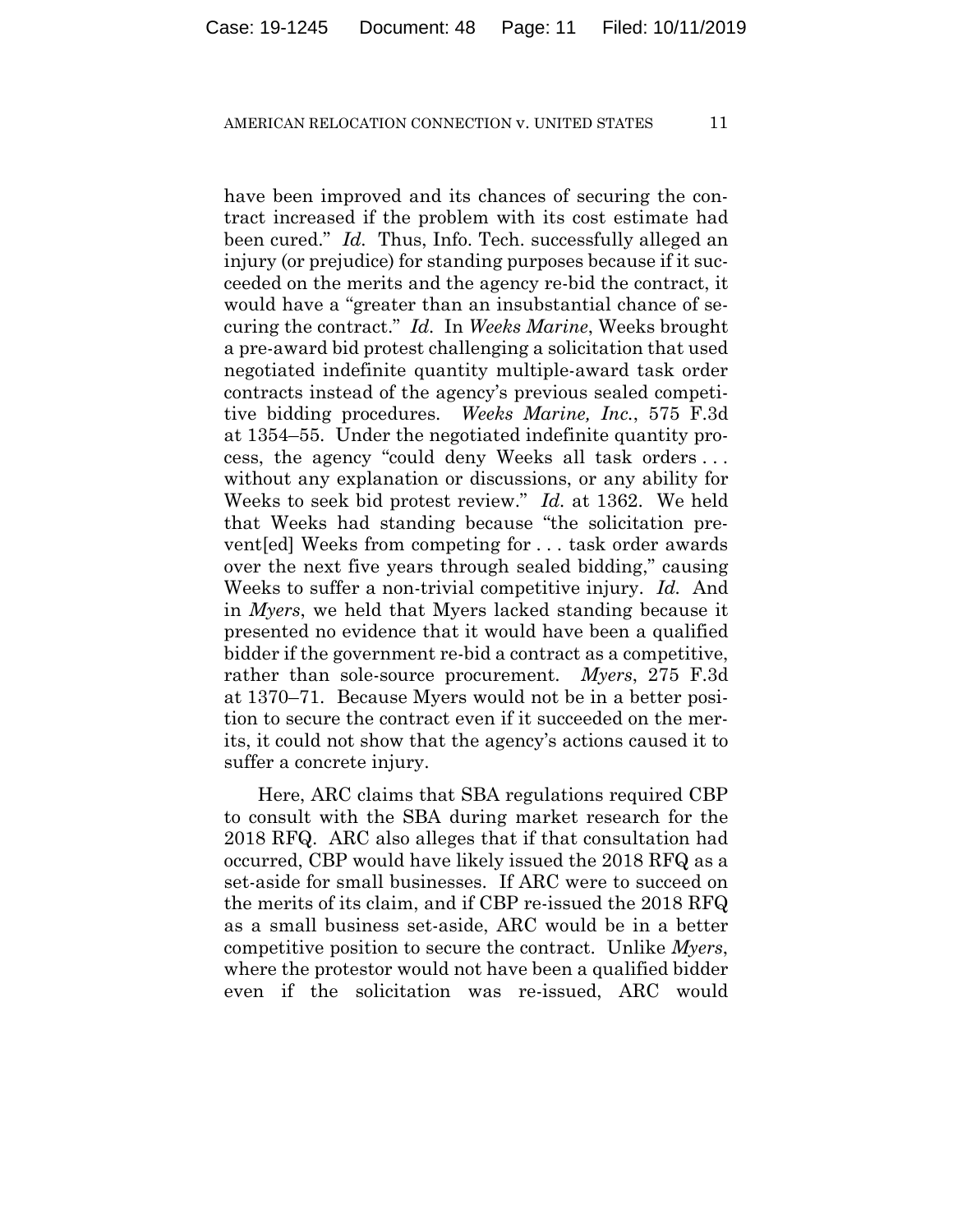indisputably qualify to compete as a small business if the 2018 RFQ is set aside. Therefore, we agree with ARC that having to compete for the 2018 RFQ on an unrestricted basis is a "non-trivial competitive injury" capable of being redressed by this court, and we find that ARC has standing to bring its pre-award protest. *See Weeks Marine, Inc.*, 575 F.3d at 1362.

B.

We now turn to the issue of whether ARC can show that CBP's failure to consult with the SBA was prejudicial error.7 Given the administrative record, we agree with the Court of Federal Claims that ARC cannot show that CBP might have issued the 2018 RFQ as a set-aside for small businesses even if it had consulted with the SBA.

We review bid protest cases according to the standards in 5 U.S.C. § 706. 28 U.S.C. § 1491(b)(4). Section 706 instructs courts that "due account shall be taken of the rule of prejudicial error." 5 U.S.C. § 706. That rule calls on courts to apply the "same kind of 'harmless-error' rule that courts ordinarily apply in civil cases." *See Shinseki v. Sanders*, 556 U.S. 396, 406 (2009) (discussing identical language in 38 U.S.C. § 7261(b)(2) and noting that "Congress intended [that statute] . . . to 'incorporate a reference' to the APA's approach"). Similarly, the federal harmless error statute instructs courts to disregard "errors or defects which do not affect the substantial rights of the parties." 28 U.S.C. § 2111. "The correction of an error must yield a different result in order for that error to have been harmful and thus prejudice a substantial right of a party." *Munoz v. Strahm Farms, Inc.*, 69 F.3d 501, 504 (Fed. Cir. 1995).

<u>.</u>

<sup>7</sup> Although we assume *arguendo* that CBP needed to consult with the SBA under 13 C.F.R.  $\S 125.2(c)(2)$ , we need not decide that issue to resolve this appeal, so we leave that question for another day.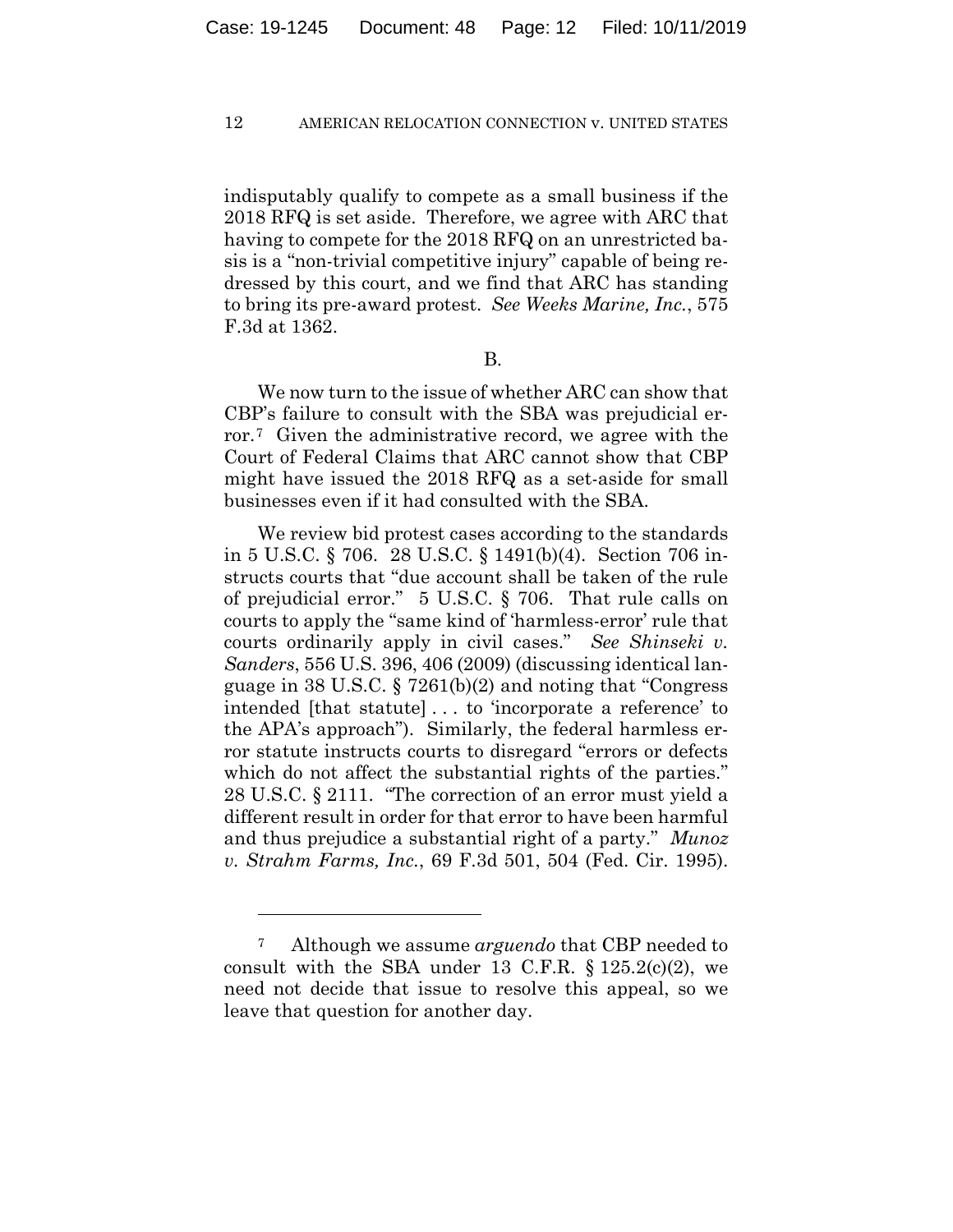Thus, to prevail in its bid protest, ARC must "show a significant, prejudicial error in the procurement process," meaning it must show that there is a greater-than-insignificant chance that CBP would have issued the 2018 RFQ as a set-aside for small businesses had it not committed the alleged errors. *Alfa Laval Separation, Inc.*, 175 F.3d at 1367.

The only alleged error in the procurement process ARC raises on appeal is CBP's failure to consult with the SBA during its market research under 13 C.F.R. § 125.2(c)(2). The Court of Federal Claims found that because "there appears to have been only one certified small business under NAICS Code 531210 at the time the 2018 RFQ was issued," CBP would not have issued the solicitation as a set-aside even if it had consulted with the SBA. J.A. 63. The court also noted that "a[n] SBA Procurement Center Representative concurred with CBP's decision to issue the 2018 RFQ as an unrestricted procurement under the FSS." *Id.* Thus, the Court of Federal Claims found that ARC failed to prove it was prejudiced by CBP's failure to consult with the SBA. That finding was not clearly erroneous.

Critical to the prejudice analysis here is CBP's decision to issue the 2018 RFQ under NAICS code 531210. Under 13 C.F.R. § 121.1103(b)(1), "[a]n appeal from a contracting officer's NAICS code or size standard designation must be served and filed [with the SBA's Office of Hearings and Appeals] within 10 calendar days after the issuance of the solicitation or amendment affecting the NAICS code or size standard." *See also* 13 C.F.R. § 121.402(d) ("The NAICS code assigned to a procurement and its corresponding size standard is final unless timely appealed to the SBA's Office of Hearings and Appeals . . . ."). Because ARC did not appeal CBP's NAICS code designation, ARC has waived any challenge to the NAICS code and cannot now claim that CBP should or would have chosen a different NAICS code had it consulted with the SBA. *See* 13 C.F.R. § 121.1102 ("The [Office of Hearings and Appeals] appeal is an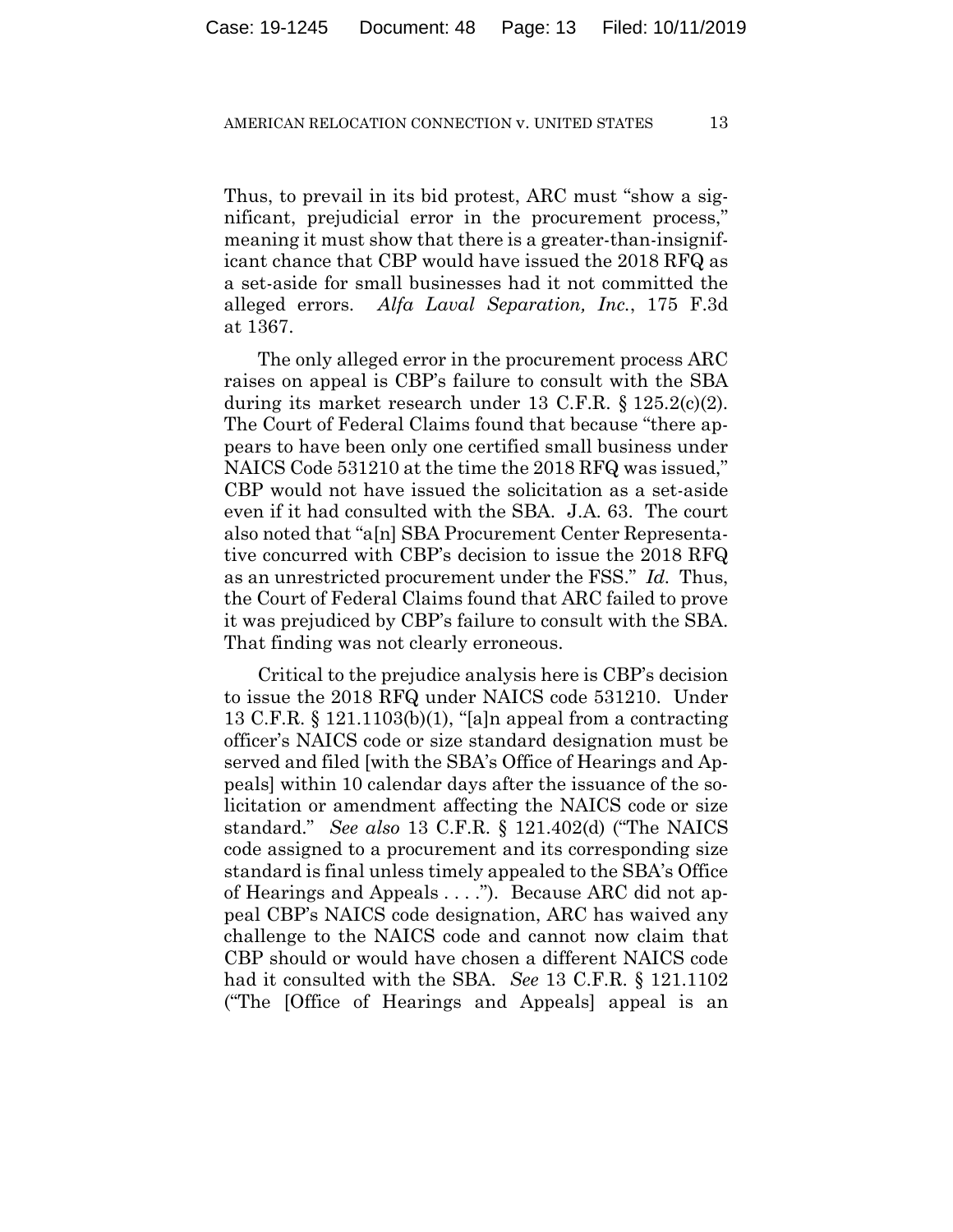administrative remedy that must be exhausted before judicial review of a NAICS code designation may be sought in a court.").

CBP's choice of NAICS code 531210 is fatal to ARC's claim of prejudice here. The administrative record shows that when CBP issued the 2018 RFQ, only two businesses were listed as small business certified under NAICS code 531210: Choice Relocation Management and Sibcy Cline Relocation Services. But GSA had informed CBP that "Sibcy Cline and Choice Relocation are both expiring this quarter." J.A. 92. So, as CBP explained to Mr. Bell, the DHS Small Business Advisor, "even [if] ARC were to be [a] small business . . . under NAICS 531210, there won't be enough small business[] vendors to meet the competition threshold." *Id.*; *see also* FAR § 8.405-2(c)(iii) (requiring that, for proposed orders exceeding the simplified acquisition threshold and requiring a statement of work, the RFQ must be provided "to as many schedule contractors as practicable . . . to reasonably ensure that quotes will be received from at least three contractors that can fulfill the requirements"). Thus, the record shows that even if CBP had consulted with the SBA during its market research, it would not have issued the 2018 RFQ as a small business set-aside because there were not enough qualifying small businesses to compete under the applicable NAICS code. ARC fails to point to any record evidence that suggests otherwise. *See Bannum, Inc.*, 404 F.3d at 1357–58 (noting that "Bannum's argument rests on mere numerical possibility, not evidence"). And we find it significant that both the DHS Small Business Specialist and the SBA Procurement Center Representative concurred with CBP's decision to issue the solicitation unrestricted.

Given the administrative record before the agency, we find that even if CBP needed to consult with the SBA under 13 C.F.R.  $\S 125.2(c)(2)$ , which we do not decide here, ARC fails to show that CBP's failure to do so affected the outcome of its decision to issue the 2018 RFQ unrestricted. As